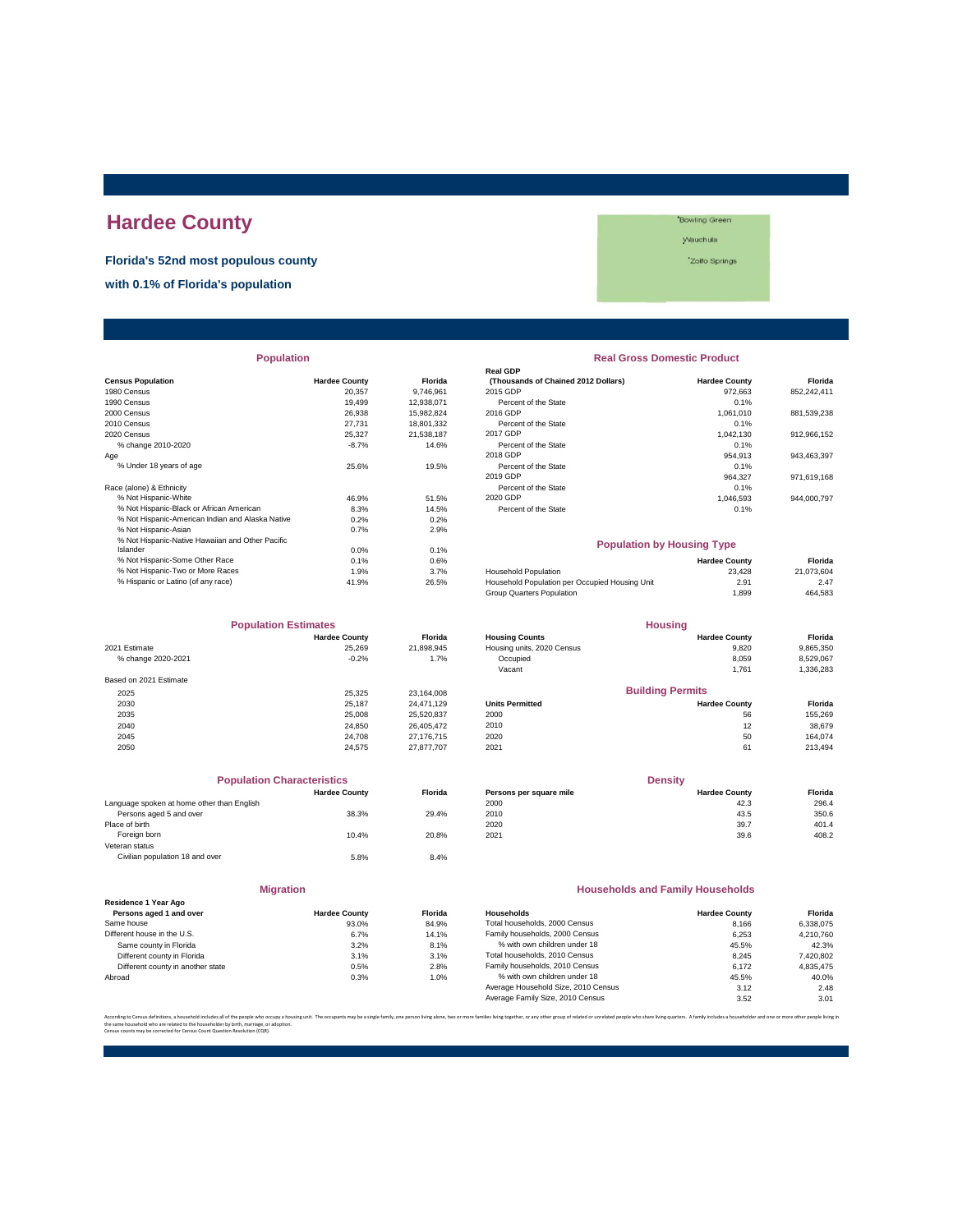## **Hardee County**

|                                                                              |                      |                       | <b>Employment and Labor Force</b>                  |                      |               |
|------------------------------------------------------------------------------|----------------------|-----------------------|----------------------------------------------------|----------------------|---------------|
| <b>Establishments</b>                                                        |                      |                       | <b>Establishments</b>                              |                      |               |
| 2020                                                                         | <b>Hardee County</b> | Florida               | % of All Industries, 2020                          | <b>Hardee County</b> | Florida       |
| All industries                                                               | 585                  | 763,854               | All industries                                     | 585                  | 763,854       |
| Natural Resource & Mining                                                    | 123                  | 5,514                 | Natural Resource & Mining                          | 21.0%                | 0.7%          |
| Construction                                                                 | 47                   | 77,720                | Construction                                       | 8.0%                 | 10.2%         |
| Manufacturing                                                                | 11                   | 21,822                | Manufacturing                                      | 1.9%                 | 2.9%          |
| Trade, Transportation and Utilities<br>Information                           | 121                  | 145,853               | Trade, Transportation and Utilities<br>Information | 20.7%                | 19.1%         |
| <b>Financial Activities</b>                                                  | 4<br>39              | 13,437<br>83,911      | <b>Financial Activities</b>                        | 0.7%<br>6.7%         | 1.8%<br>11.0% |
| Professional & Business Services                                             | 64                   | 187,348               | Professional & Business Services                   | 10.9%                | 24.5%         |
| Education & Health Services                                                  | 52                   | 87,764                | Education & Health Services                        | 8.9%                 | 11.5%         |
| Leisure and Hospitality                                                      | 47                   | 61,008                | Leisure and Hospitality                            | 8.0%                 | 8.0%          |
| Other Services                                                               | 36                   | 56,385                | <b>Other Services</b>                              | 6.2%                 | 7.4%          |
| Government                                                                   | 34                   | 5,895                 | Government                                         | 5.8%                 | 0.8%          |
|                                                                              |                      |                       |                                                    |                      |               |
| <b>Average Annual Employment</b>                                             |                      |                       | <b>Average Annual Wage</b>                         |                      |               |
| % of All Industries, 2020                                                    | <b>Hardee County</b> | Florida               | 2020                                               | <b>Hardee County</b> | Florida       |
| All industries                                                               | 6,785                | 8,453,489             | All industries                                     | \$37,726             | \$55,840      |
| Natural Resource & Mining                                                    | 5.8%                 | 0.8%                  | Natural Resource & Mining                          | \$41,946             | \$37,710      |
| Construction                                                                 | 4.8%                 | 6.7%                  | Construction                                       | \$34,588             | \$55,840      |
| Manufacturing                                                                | 15.8%                | 4.5%                  | Manufacturing                                      | \$41,746             | \$66,738      |
| Trade, Transportation and Utilities                                          | 0.2%                 | 20.6%                 | Trade, Transportation and Utilities                | \$38,916             | \$49,342      |
| Information                                                                  | 4.2%                 | 1.5%                  | Information                                        | \$50,349             | \$93,360      |
| <b>Financial Activities</b>                                                  | 3.6%                 | 6.9%                  | <b>Financial Activities</b>                        | \$34,514             | \$84,295      |
| Professional & Business Services                                             | 14.0%                | 16.1%                 | Professional & Business Services                   | \$36,929             | \$68,218      |
| Education & Health Services                                                  | 7.6%                 | 15.3%                 | Education & Health Services                        | \$17,366             | \$55,099      |
| Leisure and Hospitality                                                      | 1.0%                 | 11.9%                 | Leisure and Hospitality                            | \$25,437             | \$27,694      |
| <b>Other Services</b>                                                        | <b>NA</b>            | 3.0%                  | Other Services                                     | <b>NA</b>            | \$41,131      |
| Government                                                                   | 24.9%                | 12.5%                 | Government                                         | \$41,954             | \$58,821      |
| Industries may not add to the total due to confidentiality and unclassified. |                      |                       |                                                    |                      |               |
| Labor Force as Percent of Population                                         |                      |                       |                                                    |                      |               |
| Aged 18 and Older                                                            | <b>Hardee County</b> | Florida               | <b>Unemployment Rate</b>                           | <b>Hardee County</b> | Florida       |
| 2000                                                                         | 55.6%                | 64.2%                 | 2000                                               | 6.0%                 | 3.8%          |
| 2010                                                                         | 58.2%                | 61.8%                 | 2010                                               | 11.2%                | 10.8%         |
| 2020                                                                         | 41.9%                | 58.6%                 | 2020                                               | 7.0%                 | 8.2%          |
| 2021                                                                         | 44.0%                | 59.0%                 | 2021                                               | 4.8%                 | 4.6%          |
|                                                                              |                      |                       |                                                    |                      |               |
|                                                                              |                      |                       | <b>Income and Financial Health</b>                 |                      |               |
| Personal Income (\$000s)                                                     | <b>Hardee County</b> | Florida               | Per Capita Personal Income                         | <b>Hardee County</b> | Florida       |
| 2000                                                                         | \$476.926            | \$472,851,789         | 2000                                               | \$17,816             | \$29,466      |
| 2010                                                                         | \$644,393            | \$732,457,478         | 2010                                               | \$23,237             | \$38,865      |
| 2011                                                                         | \$668,060            | \$771,409,454         | 2011                                               | \$24,134             | \$40,482      |
| % change 2010-11                                                             | 3.7%                 | 5.3%                  | % change 2010-11                                   | 3.9%                 | 4.2%          |
| 2012                                                                         | \$693,142            | \$800,551,723         | 2012                                               | \$25,267             | \$41,475      |
| % change 2011-12                                                             | 3.8%                 | 3.8%                  | % change 2011-12                                   | 4.7%                 | 2.5%          |
| 2013                                                                         | \$663,867            | \$802,975,701         | 2013                                               | \$24,311             | \$41,069      |
| % change 2012-13                                                             | $-4.2%$              | 0.3%                  | % change 2012-13                                   | $-3.8%$              | $-1.0%$       |
| 2014                                                                         | \$692,252            | \$861,412,339         | 2014                                               | \$25,395             | \$43,388      |
| % change 2013-14                                                             | 4.3%                 | 7.3%                  | % change 2013-14                                   | 4.5%                 | 5.6%          |
| 2015                                                                         | \$723,792            | \$919,834,894         | 2015                                               | \$26,642             | \$45,493      |
| % change 2014-15                                                             | 4.6%                 | 6.8%                  | % change 2014-15                                   | 4.9%                 | 4.9%          |
| 2016                                                                         | \$705,382            | \$954,069,719         | 2016                                               | \$25,906             | \$46,253      |
| % change 2015-16                                                             | $-2.5%$              | 3.7%                  | % change 2015-16                                   | $-2.8%$              | 1.7%          |
| 2017                                                                         | \$758,733            | \$1,023,131,116       | 2017                                               | \$27,923             | \$48,774      |
| % change 2016-17                                                             | 7.6%                 | 7.2%                  | % change 2016-17                                   | 7.8%                 | 5.5%          |
| 2018                                                                         | \$732.121            | \$1,087,188,628       | 2018                                               | \$27,010             | \$51.150      |
| % change 2017-18                                                             | $-3.5%$              | 6.3%                  | % change 2017-18                                   | $-3.3%$              | 4.9%          |
| 2019                                                                         | \$761.001            | \$1,139,799,293       | 2019                                               | \$28,389             | \$53,034      |
| % change 2018-19                                                             | 3.9%                 | 4.8%                  | % change 2018-19                                   | 5.1%                 | 3.7%          |
| 2020                                                                         | \$852,280            | \$1,209,995,921       | 2020                                               | \$31,775             | \$55,675      |
| % change 2019-20                                                             | 12.0%                | 6.2%                  | % change 2019-20                                   | 11.9%                | 5.0%          |
|                                                                              |                      |                       |                                                    |                      |               |
| Earnings by Place of Work (\$000s)                                           |                      |                       | <b>Median Income</b>                               |                      |               |
| 2000                                                                         | \$297,234            | \$308,751,767         | Median Household Income                            | \$40,165             | \$57,703      |
| 2010                                                                         | \$402,970            | \$438,983,914         | Median Family Income                               | \$47,222             | \$69,670      |
| 2011                                                                         | \$409,642            | \$450,498,606         |                                                    |                      |               |
| % change 2010-11                                                             | 1.7%                 | 2.6%                  | Percent in Poverty, 2020                           |                      |               |
| 2012                                                                         | \$442,485            | \$468,410,475         | All ages in poverty                                | 21.2%                | 12.4%         |
| % change 2011-12                                                             | 8.0%                 | 4.0%                  | Under age 18 in poverty                            | 28.0%                | 17.2%         |
| 2013                                                                         | \$407,361            | \$482,898,301         | Related children age 5-17 in families in poverty   | 25.2%                | 16.5%         |
| % change 2012-13                                                             | $-7.9%$              | 3.1%                  |                                                    |                      |               |
| 2014                                                                         | \$425,157            | \$512,375,290         | <b>Personal Bankruptcy Filing Rate</b>             |                      |               |
| % change 2013-14                                                             | 4.4%                 | 6.1%                  | (per 1,000 population)                             | <b>Hardee County</b> | Florida       |
| 2015                                                                         | \$447,515            | \$544,408,719         | 12-Month Period Ending December 31, 2020           | 0.55                 | 1.66          |
| % change 2014-15                                                             | 5.3%                 | 6.3%                  | 12-Month Period Ending December 31, 2021           | 0.59                 | 1.38          |
| 2016                                                                         | \$421,586            | \$569,769,284         | State Rank                                         | 55                   | <b>NA</b>     |
| % change 2015-16                                                             | $-5.8%$              | 4.7%                  | NonBusiness Chapter 7 & Chapter 13                 |                      |               |
| 2017<br>% change 2016-17                                                     | \$454,175            | \$603,668,170         | Workers Aged 16 and Over                           | <b>Hardee County</b> |               |
|                                                                              | 7.7%                 | 5.9%                  | Place of Work in Florida                           |                      | Florida       |
| 2018<br>% change 2017-18                                                     | \$426,873<br>$-6.0%$ | \$639,620,451<br>6.0% | Worked outside county of residence                 | 28.9%                | 18.1%         |
| 2019                                                                         |                      |                       | Travel Time to Work                                |                      |               |
| % change 2018-19                                                             | \$438,760            | \$671,553,148         | Mean travel time to work (minutes)                 | 25.6                 | 27.9          |
| 2020                                                                         | 2.8%<br>\$479,185    | 5.0%<br>\$688,764,753 |                                                    |                      |               |
| % change 2019-20                                                             | 9.2%                 | 2.6%                  |                                                    |                      |               |
|                                                                              |                      |                       |                                                    |                      |               |